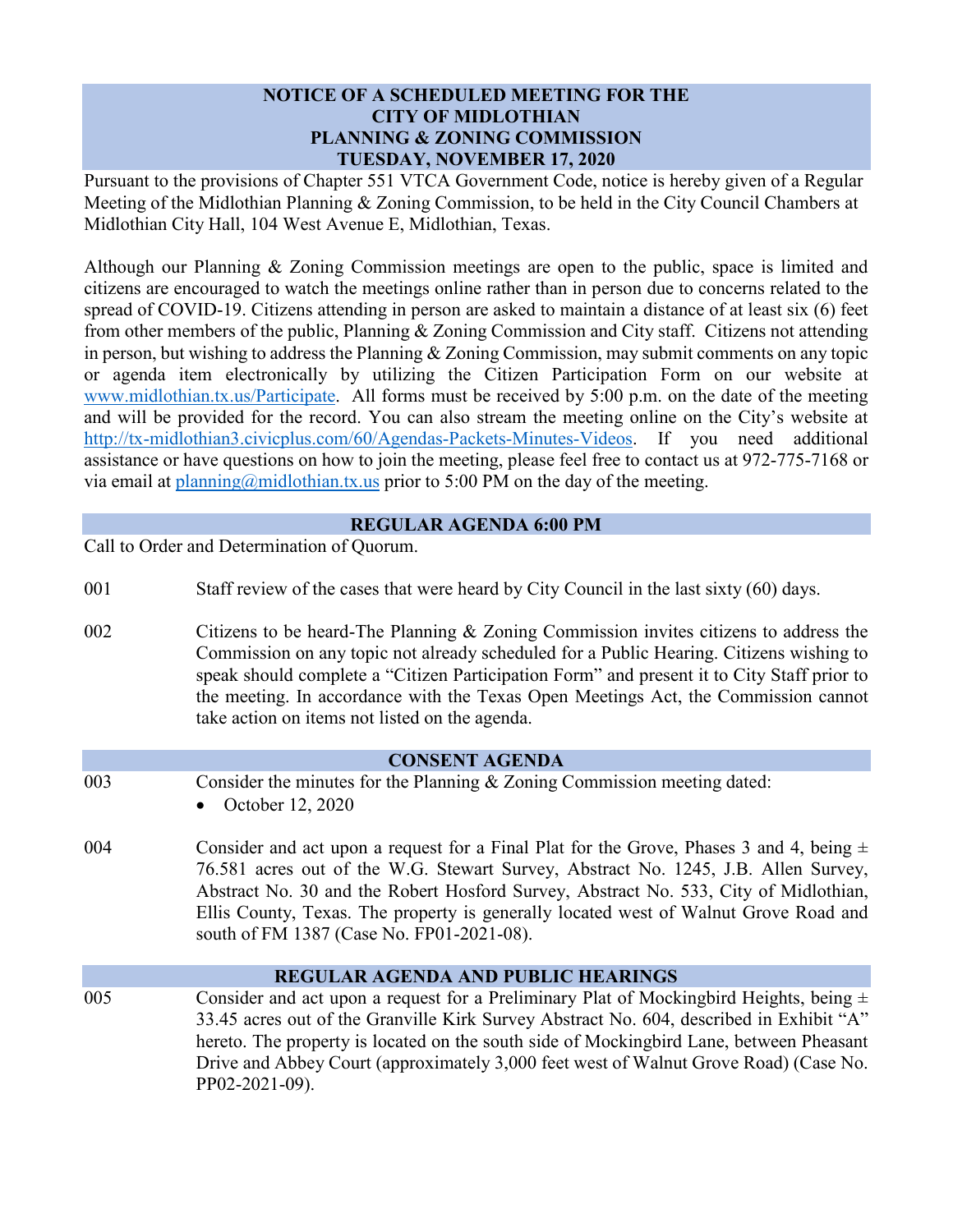- 006 Consider and act upon a request for a Preliminary Plat of Westside Preserve, being 506.6+/ acres out of the John Chamblee Survey, Abstract No. 192, MEP and PRR Survey, Abstract No. 761, Joseph Stewart Survey, Abstract No. 961, and the Cuadrilla Irrigation Company Survey, Abstract No(s). 262 and 1204. The property is generally located south of U.S. Highway 287 and +/- 1400 feet West of U.S. Highway 67 (Case No. PP01-2021-07).
- 007 Consider and act upon a request for a Preliminary Plat of Bridgewater, being  $576.74 \pm \text{acres}$ out of the W.M. Lick Survey, Abstract No. 620; The John Early Survey, Abstract No. 343; the A.R. Newton Survey, Abstract No. 807; The P.I.C. Survey, Abstract No. 1240; the Z. Heath Survey, Abstract No. 455; the J. Kyser Survey, Abstract No. 597; the I. Cooper Survey, Abstract No. 226; J.H. Witherspoon Survey, Abstract No. 1137; JH Witherspoon Survey Abstract No. 1136; Bf Witherspoon Survey, Abstract No. 1180; J.P. Neill Survey, Abstract No. 1387; J. Powers Survey, Abstract No. 836; and C. Phipps Survey Abstract No. 861. The property is generally located north of U.S. Highway 287, between South Walnut Grove Road and Rex Odom Drive (Case No. PP03-2021-10).
- 008 Conduct a public hearing and consider and act upon an ordinance changing the zoning of ±.7214 acres of land, being lot 3RR, Roark Addition, City of Midlothian, Ellis County, from Community Retail (CR) District to Commercial (C) District. The property is located at 1507 North U.S. Highway 67 (Case No. Z01-2021-03).
- 009 Conduct a public hearing and consider and act upon an ordinance for a Specific Use Permit (SUP) to allow for a Veterinary/Small Animal Clinic (no outside pens) and/or animal emergency room relating to the use and development of  $\pm$ .7214 acres of land, being lot 3RR, Roark Addition, City of Midlothian, Ellis County, and presently zoned Community Retail (CR) District to be used for non-residential uses. The property is located at 1507 North U.S. Highway 67 (Case No. SUP01-2021-02).
- 010 Conduct a public hearing and consider and act upon an ordinance for a Specific Use Permit (SUP) for a restaurant (over 1,000 square feet in size), relating to the use and development of ±.079 acres of land located on Lot 10, Block 12, Section 6, Original Town Addition (commonly known as 138 North 8th Street), and presently zoned Central Business District (CBD) (Case No. SUP02-2021-04).
- 011 Conduct a public hearing and consider and act upon an ordinance for a Specific Use Permit (SUP) Specific Use Permit (SUP) for a water well, relating to the use and development of  $a \pm 16.199$ -acre tract of land on Lot 1, Block 1 of The Mark on Walter Stephenson (commonly known as 999 Walter Stephenson Road), located in Planned Development District No. 42 (PD-42) (Case No. SUP03-2021-05).
- 012 Conduct a public hearing to consider and act upon an ordinance amending the City of Midlothian zoning ordinance and zoning map relating to the use and development of property described as Lot 12R, Mission Hill, Phase One, and  $3.542\pm$  acres situated in the John H. Jones Survey, Abstract No. 586, described in exhibit "A" hereto located at 2041 Mcalpin Road and in an Agricultural (A) District, by granting a Specific Use Permit (SUP) for an animal (canine) training facility and adopting development conditions (SUP04- 2021-06).